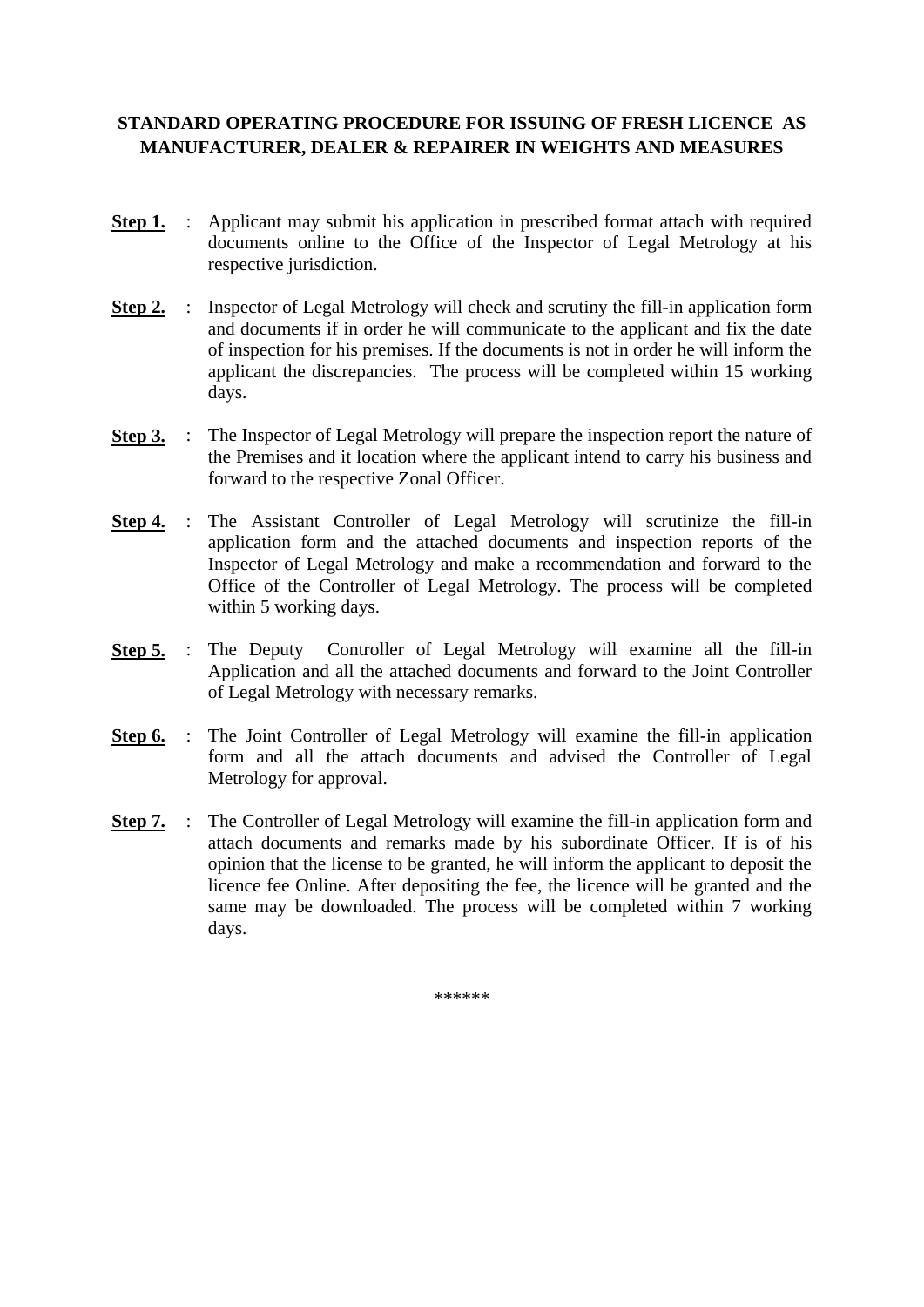#### **Licence as Dealers in Weights & Measures under the Legal Metrology Act, 2009**

#### **Enclosures**

- 1. Identity Proof
- 2. Residential Proof.
- 3. Passport size.
- 4. Letter of Consent from the Manufacturer who wish to appoint you as a Dealer.
- 5. Manufacturing Licence if you intend to import weights & measures from outside the State.
- 6. Model Approval Certificate of weights and measures to be deal with.
- 7. Documentary proof of ownership / Lease agreement of Premises.
- 8. GST Registration Certificate.
- 9. Professional Tax Certificate.
- 10. Labour Licence.
- 11. Trade Licence from respective ADC in case of Non Tribal.

**Fee Required : Licencing Fees for Dealer in Weights and Measures - Rs. 500/- only**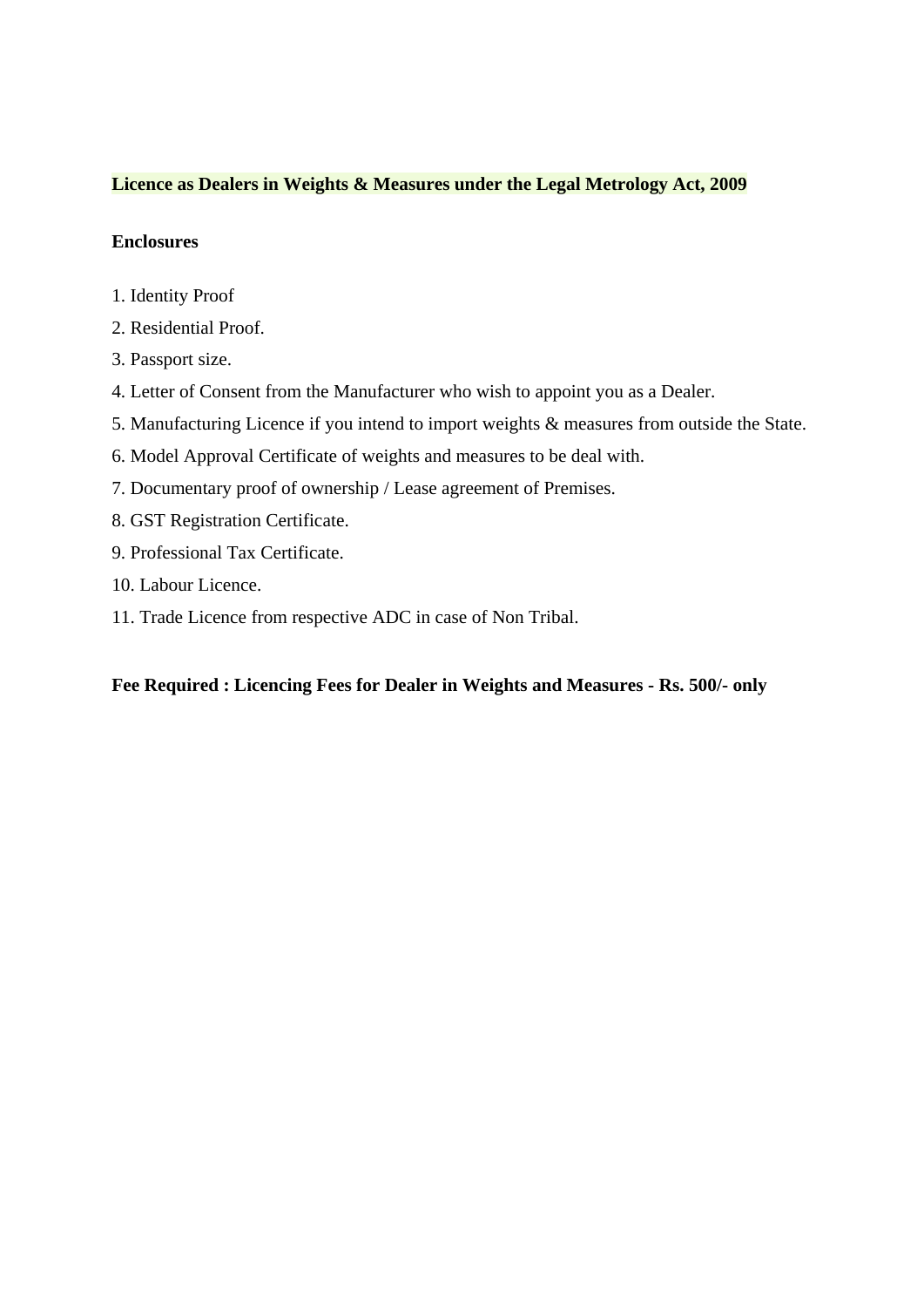## **Licence as Repairers of Weights & Measures under the Legal Metrology Act, 2009**

### **Enclosures**

- 1. Identity proof
- 2. Passport size.
- 3. Certificate of Registration of Industry.
- 4. NOC from Competent Authority.
- 5. Document proof of Ownership / Lease Agreement of Premises.
- 6. Constitution in case of proprietorship / partnership firm. Registered document in case of Company register Certificate under Companies Act along with copy of Article of Association and Memorandum of Association.

7. Employee Copies of Appointment Letters with photographs, Qualification and Experience Certificate, if any;

- 8. Machineries, Tools and Accessories list with purchase bill.
- 9. Test weights purchase bill in case of new Verification Certificate.
- 10. GST Registration Certificate.
- 11. Professional Tax Registration Certificate.
- 12. Valid Labour Licence.
- 13. Non-Tribal to enclose a Trading Licence from respective ADC of Meghalaya.

### **Fees Required :**

- 1. Licencing Fees for Repairer of Weights and Measures Rs. 500/- only
- 2. Security Deposit of Rs. 3000/- in the form of Fixed Deposit which is refundable pledged in favour of the Controller of Legal Metrology, Meghalaya, Shillong.